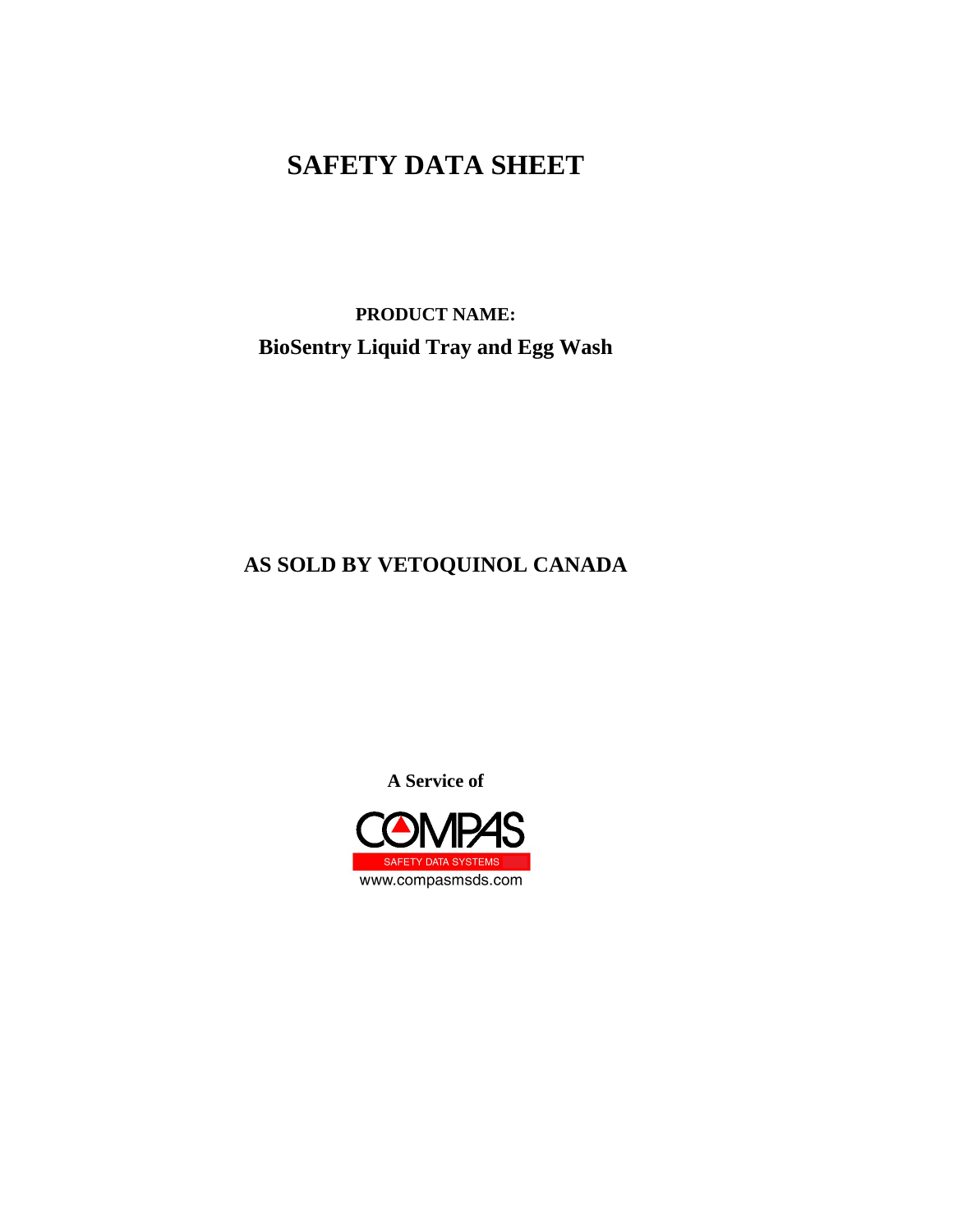# **SAFETY DATA SHEET**<br>Product Name: BioSentry® Liquid Tray

Product Name: BioSentry® Liquid Tray & Egg Wash Issue Date: June  $1<sup>st</sup>$ , 2015 Replaces: New Issue<br>SDS Number: HAC0029 SDS Number:

#### **1. PRODUCT IDENTIFICATION**

| Product Name:           |                                                        | BioSentry <sup>®</sup> Liquid Tray & Egg Wash                               |
|-------------------------|--------------------------------------------------------|-----------------------------------------------------------------------------|
| Product Number(s):      |                                                        | D12709646, D127095698, D12695708                                            |
| Use:                    | Cleaner                                                |                                                                             |
| Manufacturer:           | HACCO, Inc.<br>110 Hopkins Drive<br>Randolph, WI 53956 |                                                                             |
| Manufacturer Phone:     | 1-920-326-5141                                         |                                                                             |
| Distributor:            | HACCO, Inc.<br>110 Hopkins Drive<br>Randolph, WI 53956 |                                                                             |
| Distributor Phone:      | 1-800-477-8201                                         |                                                                             |
| <b>Emergency Phone:</b> | <b>Medical:</b><br>Spill:                              | 1-800-498-5743 (United States and Canada)<br>1-800-424-9300 (United States) |

## **2. HAZARDS IDENTIFICATION**

| <b>Classifications:</b>         | Specific Target Organ Toxicity:<br>Carcinogenicity:<br>Specific Target Organ Toxicity:<br>Dermal:                                                                                                                                                                                                                                                                                                       | Respiratory Irritation, Category 3<br>Category 1A<br><b>Repeated Category I</b><br>Category 3                                                                                                                                                                                                                                                                                                                                    |
|---------------------------------|---------------------------------------------------------------------------------------------------------------------------------------------------------------------------------------------------------------------------------------------------------------------------------------------------------------------------------------------------------------------------------------------------------|----------------------------------------------------------------------------------------------------------------------------------------------------------------------------------------------------------------------------------------------------------------------------------------------------------------------------------------------------------------------------------------------------------------------------------|
| Signal Word (EPA):              | <b>DANGER</b>                                                                                                                                                                                                                                                                                                                                                                                           |                                                                                                                                                                                                                                                                                                                                                                                                                                  |
| Signal Word (OSHA):             | <b>DANGER</b>                                                                                                                                                                                                                                                                                                                                                                                           |                                                                                                                                                                                                                                                                                                                                                                                                                                  |
| <b>Hazard Statements:</b>       | Toxic in contact with skin.<br>May cause respiratory irritation.<br>May cause cancer.                                                                                                                                                                                                                                                                                                                   | Causes damage to organs through prolonged or repeated exposure<br>¥⊿                                                                                                                                                                                                                                                                                                                                                             |
| Hazard Symbols:                 |                                                                                                                                                                                                                                                                                                                                                                                                         |                                                                                                                                                                                                                                                                                                                                                                                                                                  |
| Precautionary Statements:       | Obtain special instructions before use.<br>Do not breathe dust.<br>Wash hands and face thoroughly after handling.<br>Do not eat, drink or smoke when using this product.<br>Use only outdoors or in a well-ventilated area.<br>Wear protective gloves, protective clothing, eye protection.<br>If on skin:<br>If inhaled:<br>If exposed or concerned: Get medical advice/attention.<br>Store locked up. | Do not handle until all safety precautions have been read and understood.<br>Wash with plenty of soap and water.<br>Remove person to fresh air and keep comfortable for breathing.<br>Call a poison control center, doctor or 1-800-498-5743 (Prosar) if you feel unwell.<br>Take off immediately all contaminated clothing and wash it before reuse.<br>Dispose of contents and container in accordance with local regulations. |
| <b>Other Hazard Statements:</b> |                                                                                                                                                                                                                                                                                                                                                                                                         | This product presents no significant hazards under normal conditions of use.                                                                                                                                                                                                                                                                                                                                                     |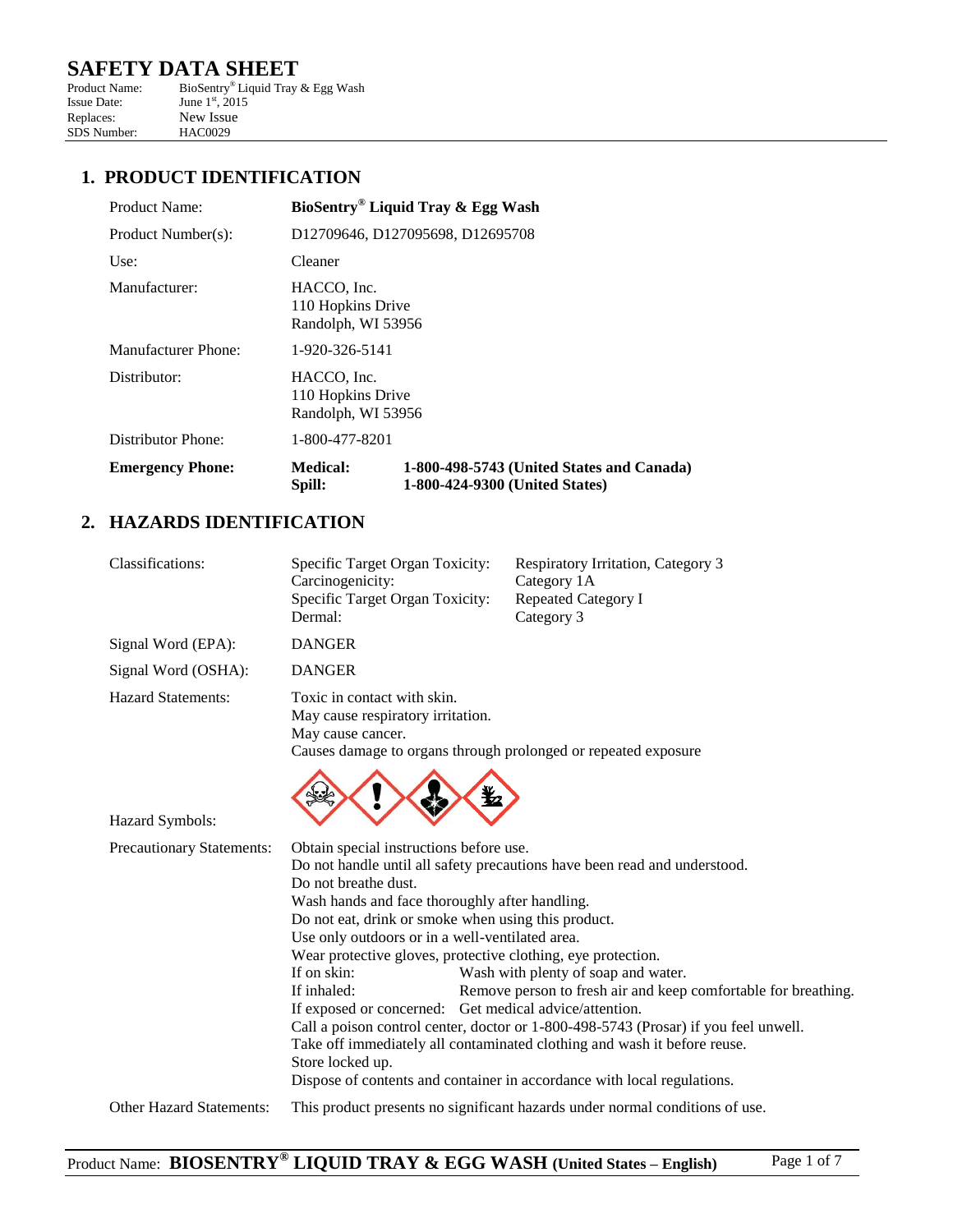| Product Name:      | BioSentry <sup>®</sup> Liquid Tray & Egg Wash |
|--------------------|-----------------------------------------------|
| <b>Issue Date:</b> | June $1^{\rm st}$ , 2015                      |
| Replaces:          | New Issue                                     |
| SDS Number:        | <b>HAC0029</b>                                |

## **3. COMPOSITION/INFORMATION ON INGREDIENTS**

Potassium Hydroxide Potassium Hydroxide 1310-58-3 7 – 13% Sodium Hypochlorite 1981-52-9 1-5%

**Chemical Name Common Name CAS Number Concentration**

Ingredients not precisely identified are proprietary or non-hazardous. Values are not product specifications.

#### **4. FIRST AID MEASURES**

Have the product container, label, or Material Safety Data Sheet with you when calling 800-498-5743, a poison control center or doctor, or going for treatment.

- Ingestion: If swallowed: Call 1-800-498-5743, a poison control center or doctor immediately for treatment advice. Have the person sip a glass of water if able to swallow. Do not induce vomiting unless told to do so after calling 1-800-498-5743 or by a poison control center or doctor. Do not give anything by mouth to an unconscious person.
- Eye Contact: If in eyes: Hold eye open and rinse slowly and gently with water for 15-20 minutes. Remove contact lenses, if present, after 5 minutes, then continue rinsing eye. Call 1-800-498-5743, a poison control center or doctor for treatment advice.
- Skin Contact: If on skin or clothing: Take off contaminated clothing. Wash skin with soap and water.
- Inhalation: Not applicable.

Most Important Symptoms/Effects:

Discomfort, tearing or blurring of vision, eye corrosion with corneal or conjunctival ulceration, rash, skin burns or ulceration, coughing, nausea, severe pain, diarrhea and possible collapse.

Indication of immediate medical attention and special treatment needed:

Not Available

Further information is available from the Prosar Emergency Number (1-800-498-5743) provided in this documents.

#### **5. FIRE FIGHTING MEASURES**

Suitable (and unsuitable) extinguishing media:

Use dry chemical, foam or  $CO_2$  extinguishing media. If water is to be used to fight fire, dike and collect run-off.

Specific Hazards:

During a fire, irritating and possible toxic gases may be generated by thermal decomposition of combustion.

Special protective equipment and precautions for firefighters:

Wear full protective clothing and self-contained breathing apparatus. Evacuate nonessential personnel from the area to prevent human exposure to fire, smoke, fumes or product of combustion.

#### **6. ACCIDENTAL RELEASE MEASURES**

Personal precautions, protective equipment and emergency procedures:

Follow exposure controls/personal protection outlined in Section 8.

Methods and materials for containment and cleaning up:

Control the spill at its source. Clean up spills immediately, observing precautions outlines in Section 8. Sweep up material and place in a compatible disposal container. Once all material is collected, seal container and arrange for disposition.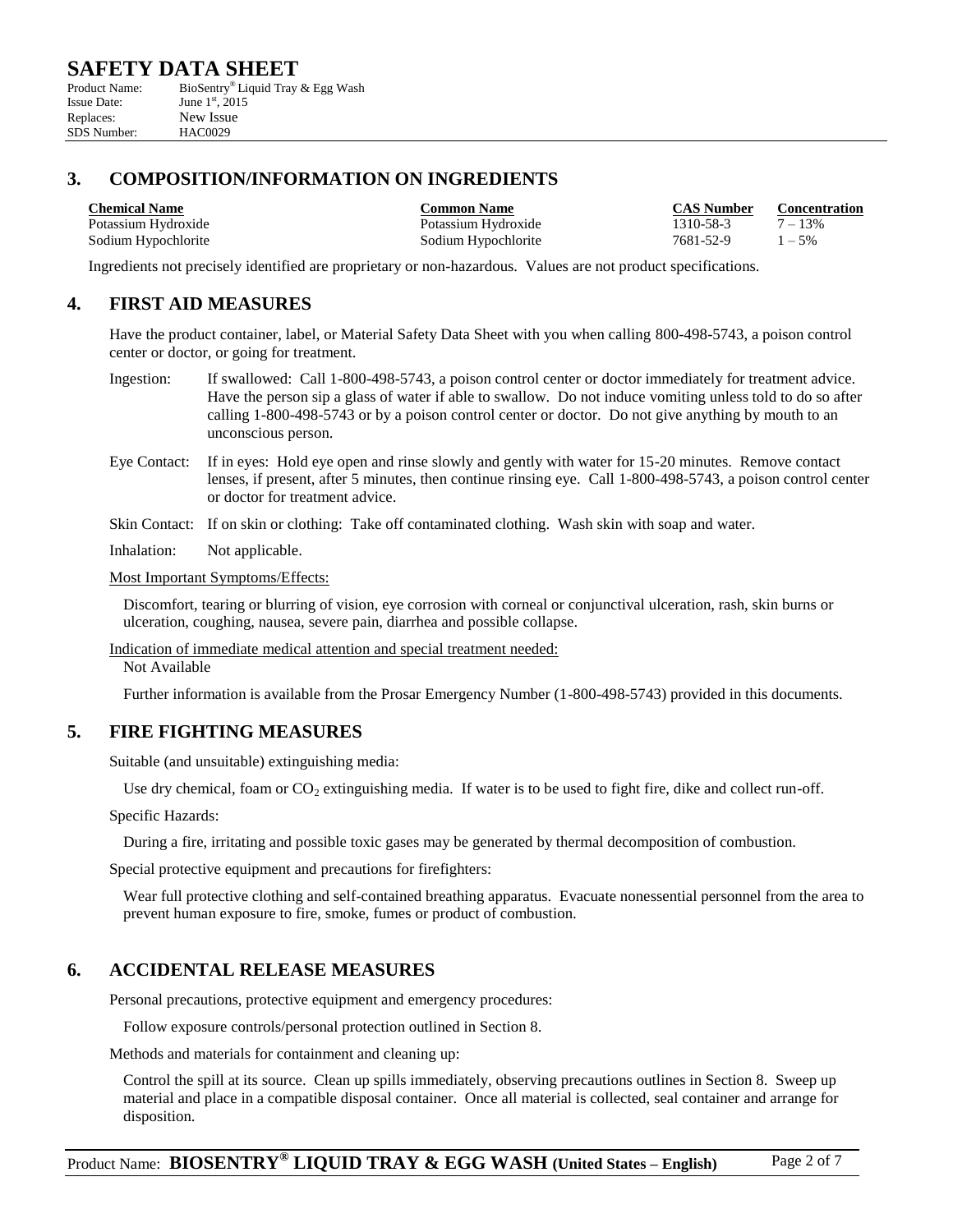| Product Name:      | BioSentry <sup>®</sup> Liquid Tray & Egg Wash |
|--------------------|-----------------------------------------------|
| <b>Issue Date:</b> | June $1^{\rm st}$ , 2015                      |
| Replaces:          | New Issue                                     |
| SDS Number:        | HAC0029                                       |

#### **7. HANDLING AND STORAGE**

#### Precautions for safe handling:

Store the material in a well-ventilated, secure rea out of reach of children and domestic animals. Do not store food, beverages or tobacco products in the storage area. Prevent eating, drinking, tobacco use and cosmetic application in areas where there is a potential for exposure to the material. Wash thoroughly with soap and water after handling.

Conditions for safe storage, including any incompatibilities:

Store locked up.

#### **8. EXPOSURE CONTROLS/PERSONAL PROTECTION**

#### **THE FOLLOWING RECOMMENDATIONS FOR EXPOSURE CONTROLS/PERSONAL PROTECTION ARE INTENDED FOR THE MANUFACTURE, FORMULATION, PACKAGING, AND USE OF THIS PRODUCT.**

#### **FOR COMMERCIAL APPLICATIONS AND/OR ON-FARM APPLICATIONS CONSULT THE PRODUCT LABEL.**

#### **Occupational Exposure Limit**

| <b>Chemical Name</b><br>Potassium Hydroxide<br>Sodium Hypochlorite | <b>OSHA PEL</b><br>Not Established<br>Not Established                                                                                                                                     | <b>ACGIH TLV</b><br>Ceiling $2 \text{ mg/m}^3$<br>Not Established | <b>OTHER</b><br>Not Established<br>$2 \text{ mg/m}^3$<br>$(15 - min TWA)$<br>(WEEL/AIHA) | <b>SOURCE</b><br>Not Applicable<br>Not Applicable |
|--------------------------------------------------------------------|-------------------------------------------------------------------------------------------------------------------------------------------------------------------------------------------|-------------------------------------------------------------------|------------------------------------------------------------------------------------------|---------------------------------------------------|
| Ingestion:                                                         | Prevent eating, drinking, tobacco usage and cosmetic application in areas where there is a potential for<br>exposure to the material. Wash thoroughly with soap and water after handling. |                                                                   |                                                                                          |                                                   |
| Eye Contact:                                                       | Wear coverall chemical splash goggles. Additionally, wear a face shield where the possibility exists for face<br>contact due to splashing or spraying of material.                        |                                                                   |                                                                                          |                                                   |
| Skin Contact:                                                      | Where there is a potential for skin contact have available and wear as appropriate impervious gloves, apron,<br>pants, jacket, hood and boots or whole bodysuit.                          |                                                                   |                                                                                          |                                                   |
| Inhalation:                                                        | Use only with adequate ventilation. Wear a NIOSH/MSHA-approved pesticide respirator with an organic                                                                                       |                                                                   |                                                                                          |                                                   |

#### **9. PHYSICAL AND CHEMICAL PROPERTIES**

|                                         | Light yellow/straw colored liquid. |
|-----------------------------------------|------------------------------------|
|                                         |                                    |
|                                         | Chlorine                           |
| $pH$ :                                  | $12 - 13$ (at a 2% concentration)  |
| <b>Melting Point:</b>                   | Not Available                      |
| Freezing Point:                         | Not Available                      |
| <b>Boiling Point and Boiling Range:</b> | $>100^{\circ}$ C                   |
| Flash Point (Test Method):              | Not Available                      |
| Flammable Limits (% in air):            | Not Available                      |
| Flammability:                           | Not Available                      |
| Vapor Pressure:                         | Not Available                      |
| Vapor Density:                          | $1.14$ g/ML                        |
| <b>Relative Density:</b>                | 9.51 lbs/gallon                    |
| Solubility (ies):                       | Soluble                            |
| <b>Partition Coefficient:</b>           | Not Available                      |
| Viscosity:                              | Not Available                      |
| Other:                                  | Not Available                      |
|                                         | Appearance:<br>Odor:               |

vapor cartridge and pesticide pre-filter.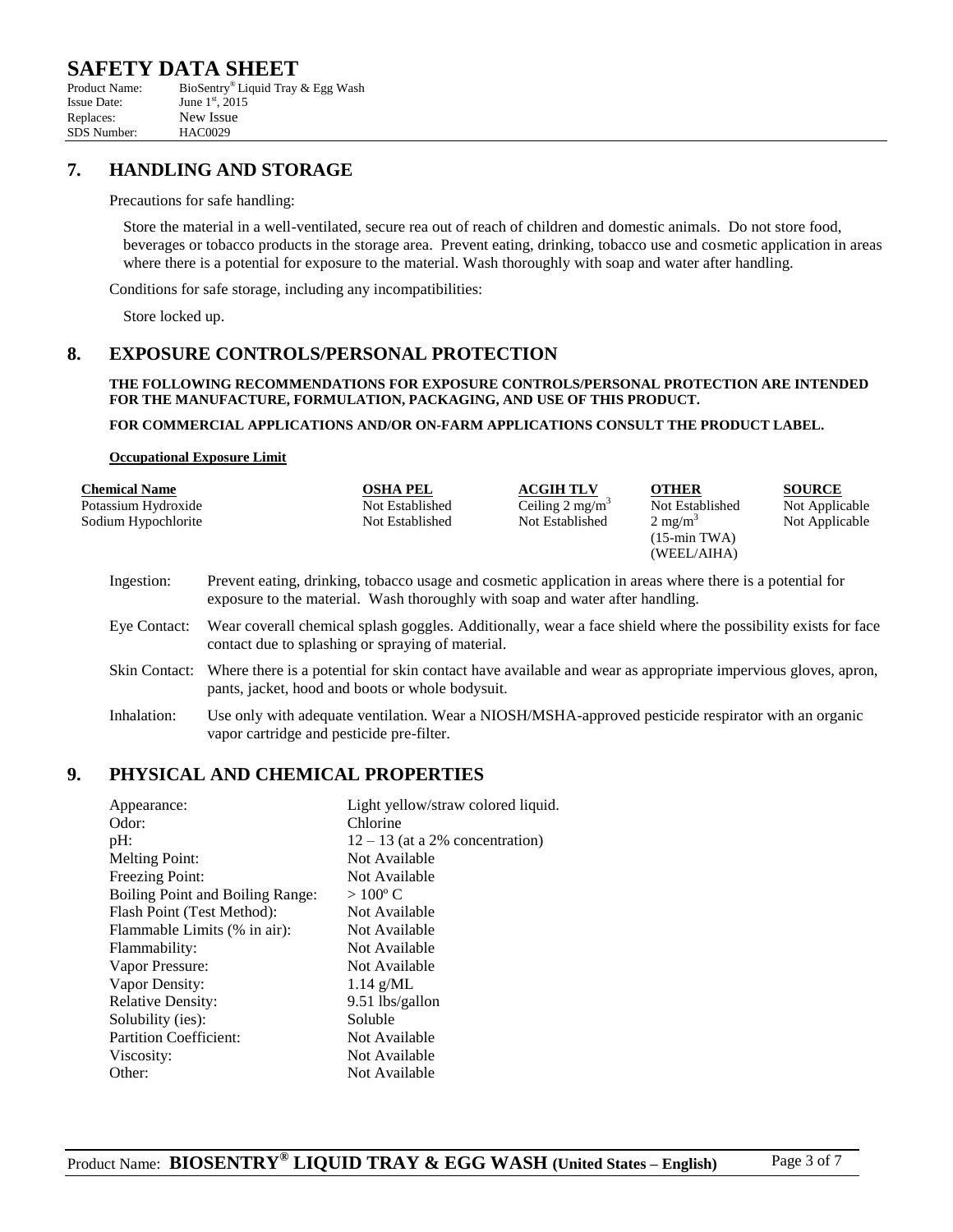| Product Name:      | BioSentry <sup>®</sup> Liquid Tray & Egg Wash |
|--------------------|-----------------------------------------------|
| <b>Issue Date:</b> | June $1^{\rm st}$ , 2015                      |
| Replaces:          | New Issue                                     |
| <b>SDS</b> Number: | <b>HAC0029</b>                                |

#### **10. STABILTY AND REACTIVITY**

| Reactivity:                          | Not reactive                                                                                                                                                                           |
|--------------------------------------|----------------------------------------------------------------------------------------------------------------------------------------------------------------------------------------|
| Chemical Stability:                  | Stable under normal use and storage conditions                                                                                                                                         |
| <b>Possible Hazardous Reactions:</b> | Will not occur                                                                                                                                                                         |
| Conditions to Avoid:                 | Decomposition with heat.                                                                                                                                                               |
| Incompatible Materials:              | Acids, ammonia and aluminum. Contact with acids or amines generate a toxic and<br>possibly explosive gas. Contact of concentrate with aluminum can generate<br>flammable hydrogen gas. |
|                                      | Hazardous Decomposition Products: Decomposes with heat. Hazardous gasses or vapors can be released, including                                                                          |
|                                      | chlorine.                                                                                                                                                                              |

#### **11. TOXICOLOGICAL INFORMATION**

Health Effects Information Likely routes of exposure: Dermal, inhalation, ingestion

Symptoms of exposure: Discomfort, tearing or blurring of vision, eye corrosion with corneal or conjunctival ulceration, rash, skin burns or ulceration, coughing, nausea, severe pain, diarrhea and possible collapse.

Delayed, immediate and chronic effects of exposure: Not Available.

#### Numerical Measures of Toxicity (Acute Toxicity/Irritation Studies)

| Ingestion:                 | Oral $LD_{50}$ (Rat):<br>Oral $LD_{50}$ (Rat): | 365 mg/kg body weight<br>$>8910$ mg/kg body weight | (Potassium Hydroxide)<br>(Sodium Hypochlorite) |  |
|----------------------------|------------------------------------------------|----------------------------------------------------|------------------------------------------------|--|
| Dermal:                    | Dermal $LD_{50}$ (Rabbit):                     | $>10000$ mg/kg body weight                         | (Sodium Hypochlorite)                          |  |
| Inhalation:                | Inhalation $LC_{50}$ (Rat):                    | $10.5 \text{ mg/L}$                                | (Sodium Hypochlorite)                          |  |
| Eye Contact:               |                                                | See "Other Toxicity Information, Section 11"       |                                                |  |
| <b>Skin Contact:</b>       |                                                | See "Other Toxicity Information, Section 11"       |                                                |  |
| <b>Skin Sensitization:</b> | Not Available                                  |                                                    |                                                |  |

Reproductive/Developmental Effects

Not Available

Chronic/Subchronic Toxicity Studies Not Applicable

Carcinogenicity Not Applicable

#### Other Toxicity Information

Potassium Hydroxide: The compound is corrosive to skin and eyes, and is untested for animal sensitization. Toxic effects described in animals from short exposures by inhalation, ingestion or skin contact include: corrosion of mucosal surfaces. No animal test reports are available to define carcinogenic, mutagenic, developmental or reproductive hazards.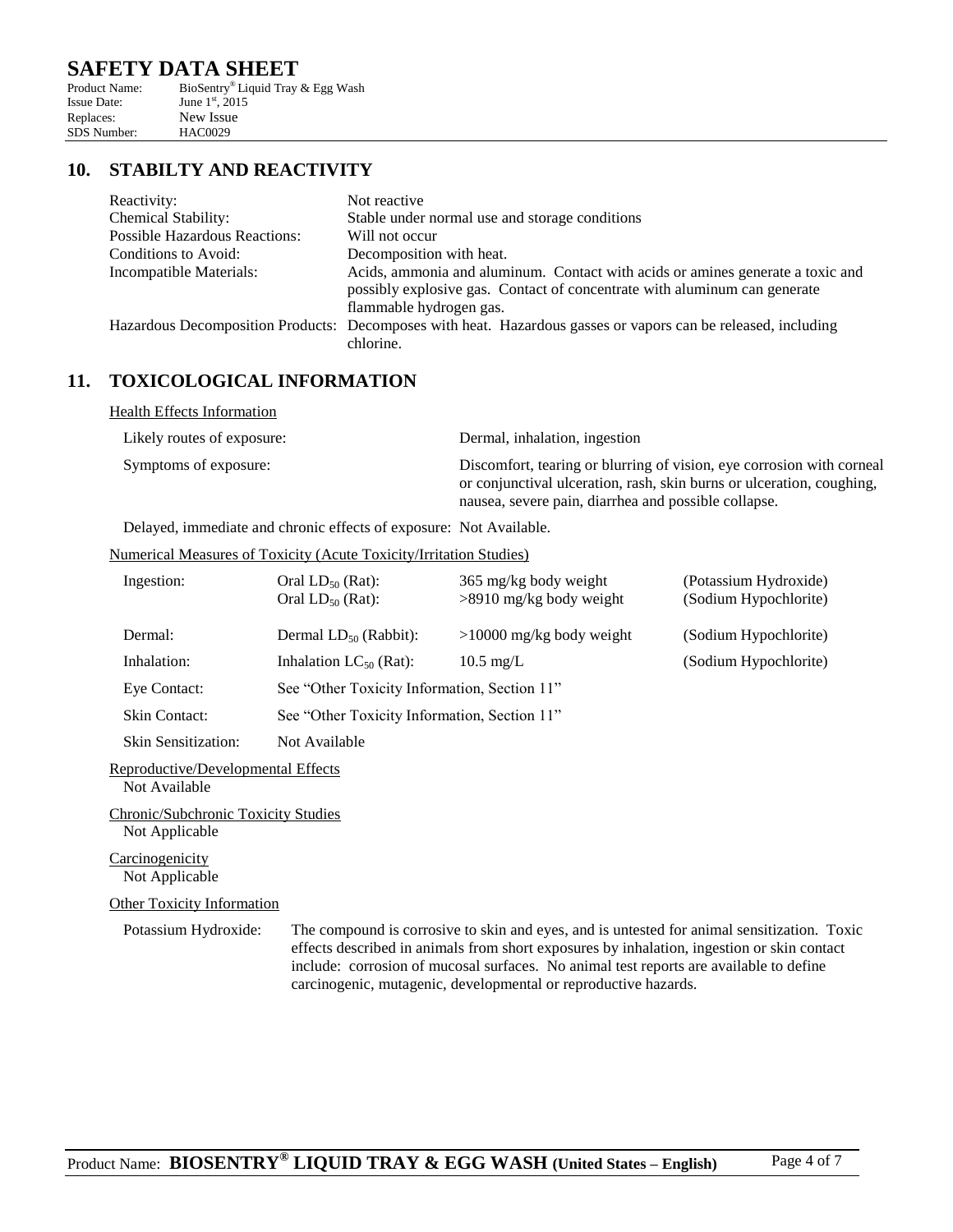| Product Name:      | BioSentry® Liquid Tray & Egg Wash |
|--------------------|-----------------------------------|
| <b>Issue Date:</b> | June $1^{\rm st}$ , 2015          |
| Replaces:          | New Issue                         |
| <b>SDS</b> Number: | <b>HAC0029</b>                    |
|                    |                                   |

| glands in one study, but no pathological changes were observed in two other studies. Long-<br>term administration of the compound in drinking water of rats caused depression of the<br>immune system.                                                                                                                                                                         |
|--------------------------------------------------------------------------------------------------------------------------------------------------------------------------------------------------------------------------------------------------------------------------------------------------------------------------------------------------------------------------------|
| Skin: No adverse changes were observed in an eight week dermal study of an 1% solution in<br>guinea pigs.<br>Tests on animals demonstrate no carcinogenic activity by either oral or dermal routes. Tests in<br>bacterial and mammalian cell cultures demonstrate mutagenic activity. No animal test reports<br>are available to define developmental or reproductive hazards. |
|                                                                                                                                                                                                                                                                                                                                                                                |

Toxicity of Other Components

Not Applicable

#### Target Organs

*Active Ingredients*

Not Applicable

*Inactive Ingredients*

Not Applicable

## **12. ECOLOGICAL INFORMATION**

Do not discharge effluent containing this product directly to water. Do not contaminate water when disposing of equipment wash water.

| Eco-Toxicity |  |
|--------------|--|
|              |  |
|              |  |

| Potassium Hydroxide | Mosquito Fish  | 96-hr $LC_{50}$ | $80-85$ mg/L |
|---------------------|----------------|-----------------|--------------|
| Sodium Hypochlorite | Fathead Minnow | 96-hr $LC_{50}$ | 5.9 mg/L     |

## **13. DISPOSAL CONSIDERATIONS**

| Disposal:             | Do not reuse empty container except for holding additional product. |
|-----------------------|---------------------------------------------------------------------|
| Characteristic Waste: | Not Applicable                                                      |
| Listed Waste:         | Not Applicable                                                      |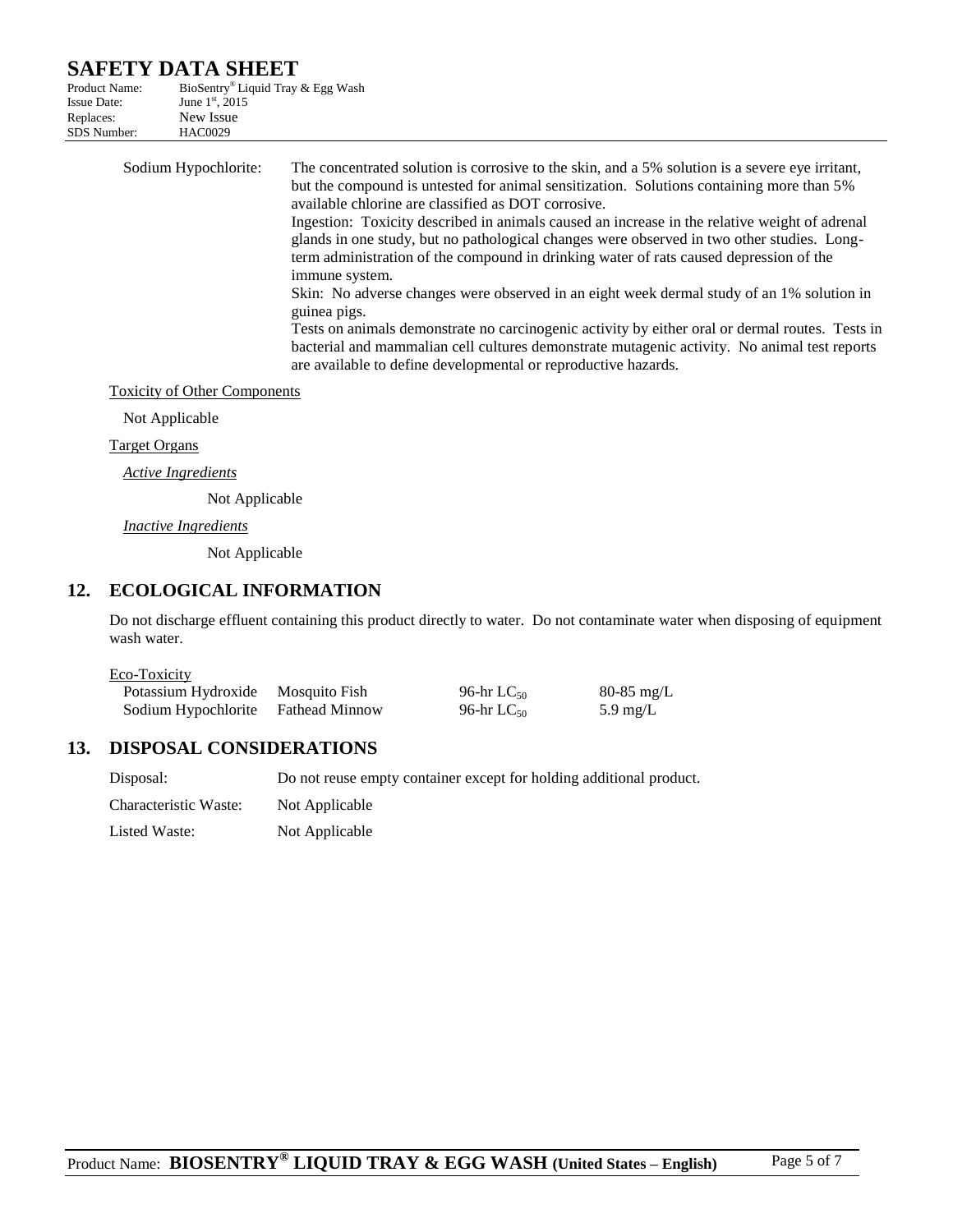| Product Name:      | BioSentry® Liquid Tray & Egg Wash |
|--------------------|-----------------------------------|
| <b>Issue Date:</b> | June $1^{\rm st}$ , 2015          |
| Replaces:          | New Issue                         |
| <b>SDS</b> Number: | <b>HAC0029</b>                    |

#### **14. TRANSPORT INFORMATION**

| <b>DOT</b> Classification      |                                                                 |
|--------------------------------|-----------------------------------------------------------------|
| Proper Shipping Name:          | Corrosive Liquid, Basic Inorganic, N.O.S. (Potassium Hydroxide) |
| Hazard Class:                  | 8                                                               |
| <b>UN Number:</b>              | 3266                                                            |
| Packing Group:                 | Ш                                                               |
| Label:                         | Corrosive                                                       |
| Special Instructions:          | OMR-D for Container Sizes 1 gallon or less.                     |
| <b>IMDG</b> Classification     |                                                                 |
| Proper Shipping Name:          | Corrosive Liquid, Basic Inorganic, N.O.S. (Potassium Hydroxide) |
| Hazard Class:                  | 8                                                               |
| <b>UN Number:</b>              | 3266                                                            |
| Packing Group:                 | III                                                             |
| Label:                         | Corrosive                                                       |
| Special Instructions:          | Not Applicable                                                  |
| <b>IATA</b> Classification     |                                                                 |
| Proper Shipping Name:          | Corrosive Liquid, Basic Inorganic, N.O.S. (Potassium Hydroxide) |
| Hazard Class:                  | 8                                                               |
| <b>UN Number:</b>              | 3266                                                            |
| Packing Group:                 | Ш                                                               |
| Label:                         | Corrosive                                                       |
| Special Instructions:          | Not Applicable                                                  |
| <b>Canadian Classification</b> |                                                                 |
| Proper Shipping Name:          | Corrosive Liquid, Basic Inorganic, N.O.S. (Potassium Hydroxide) |
| Hazard Class:                  | 8                                                               |
| <b>UN Number:</b>              | 3266                                                            |
| Packing Group:                 | III                                                             |
| Label:                         | Corrosive                                                       |
| Special Instructions:          | Not Applicable                                                  |
|                                |                                                                 |

#### **15. REGULATORY INFORMATION**

Caution: Harmful if swallowed or absorbed through skin. Keep away from children, domestic animals and pets. Do not get in eyes, on skin or on clothing. All handlers (including applicators) must wear shoes plus socks, and gloves. Any person who retrieves carcasses or unused bait following application of this product must wear waterproof gloves.

| <b>EPA Registration Number:</b>                                  | Not Required.                      |
|------------------------------------------------------------------|------------------------------------|
| EPA SARA Title III Classification                                |                                    |
| Section 311/312 Hazard Classes:                                  | Acute Health Hazard                |
| Section 313 Toxic Chemicals:                                     | Not Applicable                     |
| California Proposition 65 :                                      | Not Applicable                     |
| CERLA/SARA 302 Reportable Quantity (RQ) :                        | None                               |
| RCRA Hazardous Waste Classification (40 CFR 261): Not Applicable |                                    |
| TSCA Status:                                                     | Exempt from TSCA, subject to FIFRA |